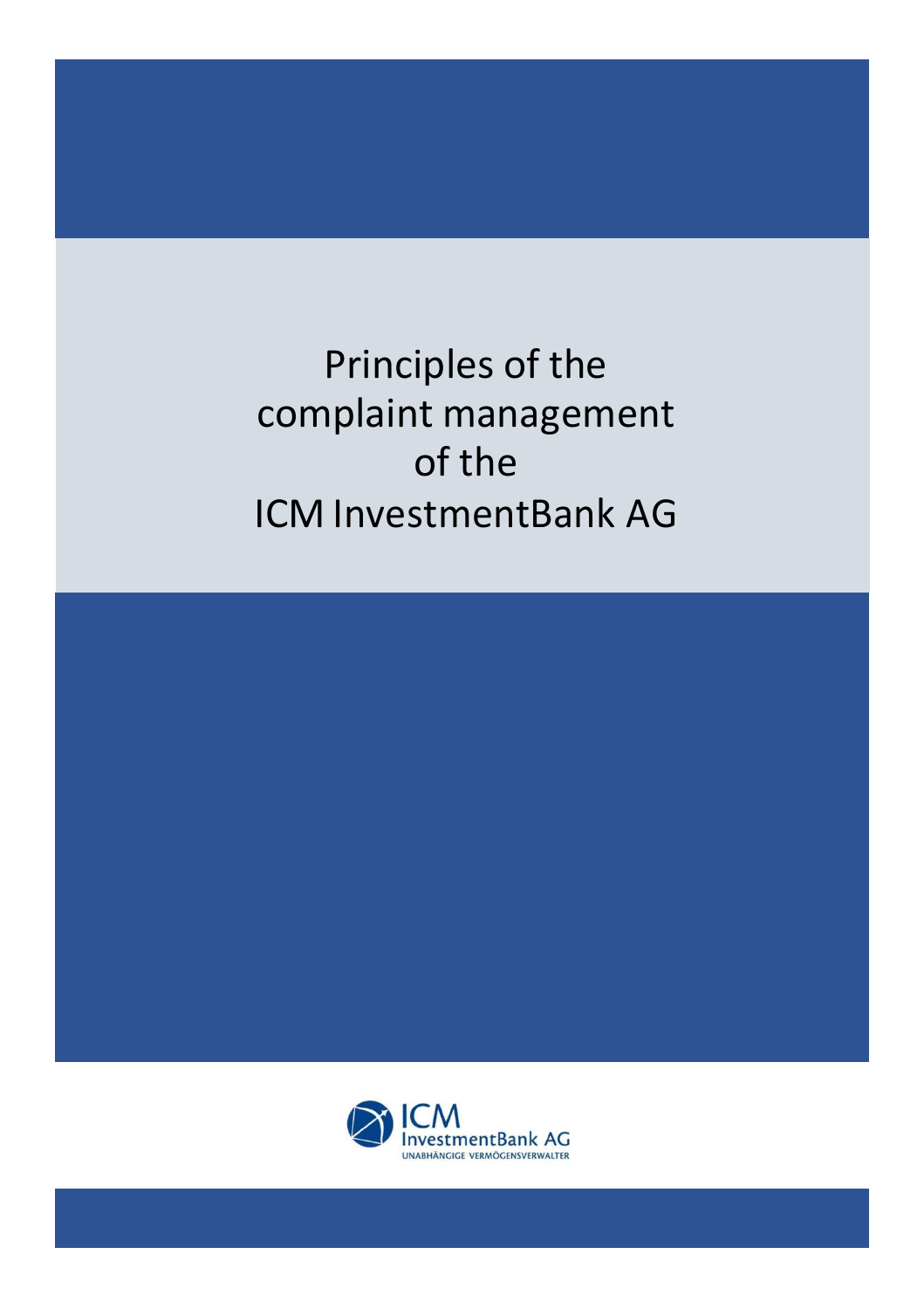## CUSTOMER COMPLAINTS POLICY

The satisfaction and trust of our customers are our highest priority. It is important to us to give you the opportunity to express criticism when something is not completely to your satisfaction. We have therefore set up a complaints office and provided measures for complaint management.

## **Complaints should be directed to:**

**ICM InvestmentBank AG Dep. Compliance - confidential – Weintraubengasse 2 90403 Nürnberg**

**Tel. +49-(0)911-20 650-30 Fax. +49-(0)911-20 650-50, 51 [v.linzmeier@i-c-m.de](mailto:linzmeier@i-c-m.de)**

Of course you can always contact your local contact person or use our Contact form on our website.

## **For the processing of complaints we need the following information:**

- Complete contact details of the complainant (address, telephone number, e-mail address if applicable)
- Description of the facts
- Purpose of the complaint (e.g. correction of an error)
- If necessary, copies of the documents facilitating the understanding of the process

## **Approach of complaints procedures**

The complainant receives an acknowledgment. An answer will be given, depending on the complexity of the complaint, within a reasonable time after the complaint has been received. If the complaint can be dealt with quickly, the complainant will receive an answer instead of the acknowledgment.

For you as a customer, this service is of course free.